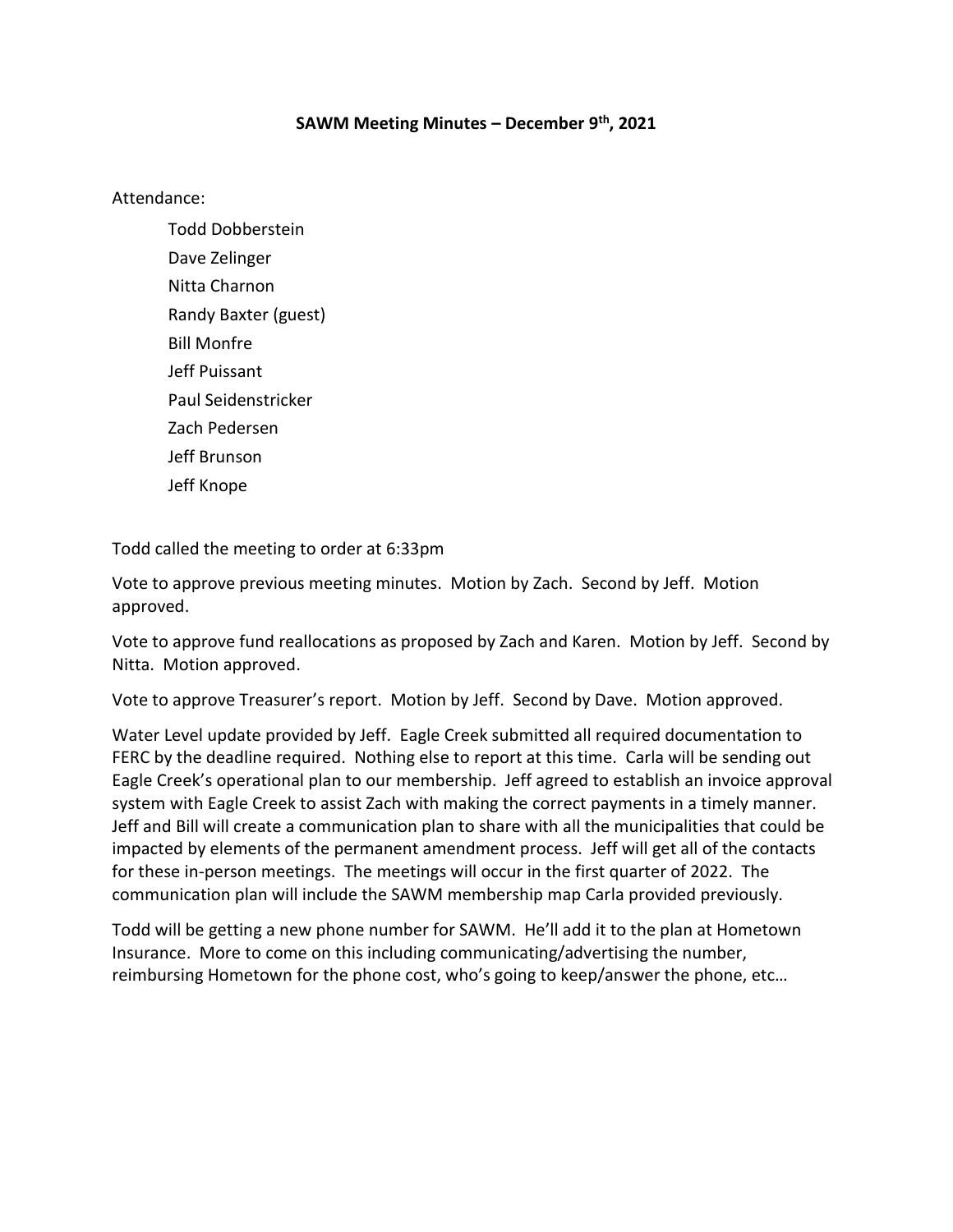Weed Cutting plans and equipment status were discussed extensively. At the end of the discussion, the following conclusions were made:

- 1. We will "stay the course" for 2022 for private and public weed cutting.
- 2. Our equipment will not be replaced. We will invest in the equipment as required to maintain its functionality.
- 3. Randy Baxter and Bill Monfre will help with modest equipment repairs as necessary.
- 4. We will survey our current members that pay for private cuttings to gauge any implications regarding future decisions we need to make with the program. The survey will touch on costs/affordability, PR implications if the program is discontinued, etc...
- 5. A more detailed analysis of cutting costs needs to be completed including provisions for long term equipment replacement funding.

Paul shared the status of the By-Laws review. Paul said things are pretty straight forward and he's comfortable any changes we adopt can easily be added to the By-Laws and approved at our annual meeting. Paul will meet with Nitta and Karen to red-line and edit the By-Laws as necessary. Paul challenged the board to think about the right number of board members to have. Less means more people would be assigned to committees. More means more committee work for the board members. More discussion is required on this topic. Jeff inquired as to creating emeritus status board members that can maintain their association with SAWM, but not be voting members as that would impact whatever number of board members the group decides is appropriate. Paul agreed to look into this further.

Todd brought up the issue of finalizing committee membership of the board members. Paul suggested that Finance and Administrative is really what the board does and that having a separate committee for this is unnecessary and redundant. The following committees are adopted as standing committees that will report their progress back to the board on a monthly basis:

- 1. Education and Communication
- 2. Lake Quality
- 3. Fishery and Wildlife

The following committees are our current ad hoc committees:

- 1. Navigation and Safety
- 2. By-Laws Review/Update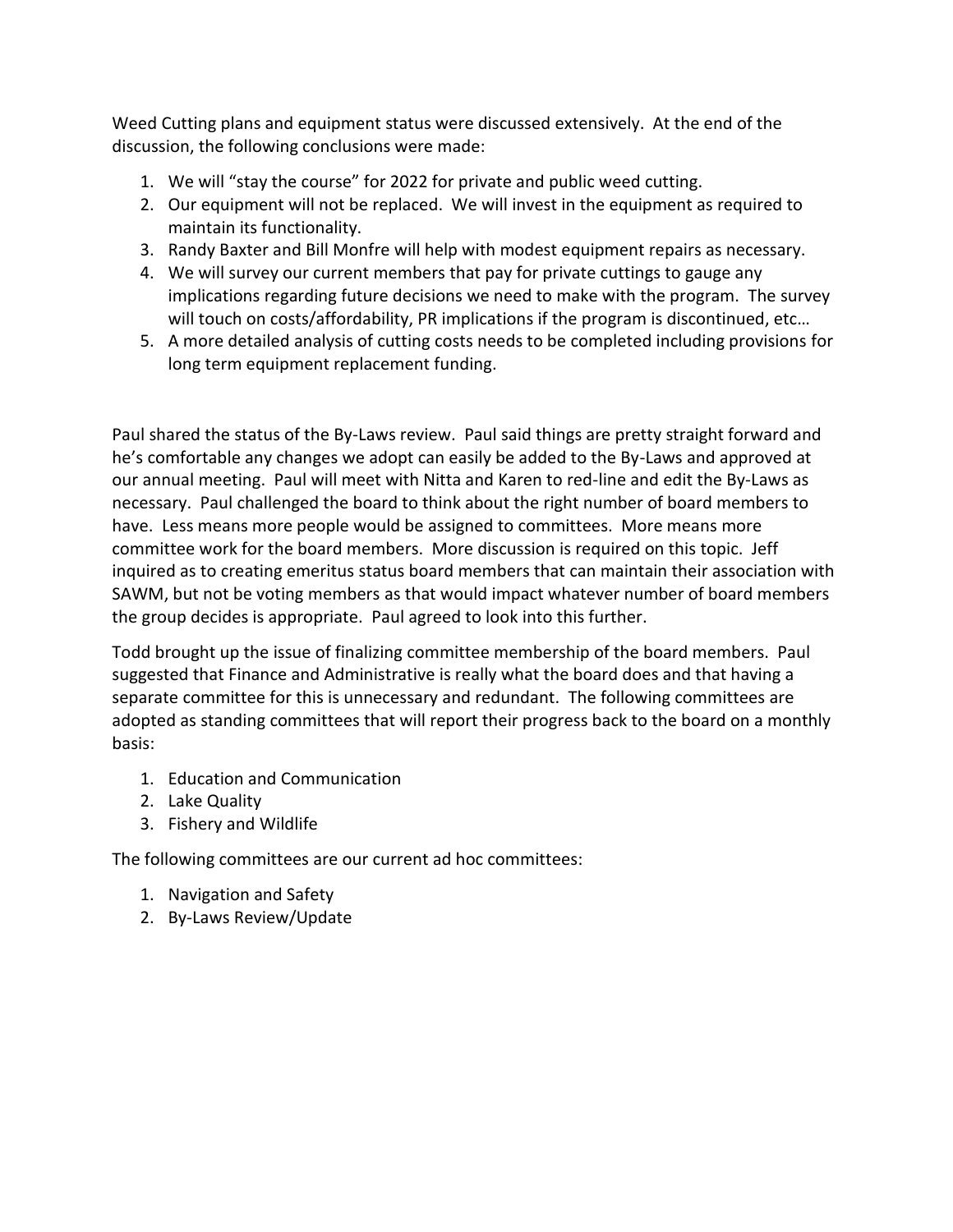Board member committee assignments are as follows:

Education and Communication:

Jeff Brunson – Chair

Carla Osborne

Karen Monfre

Nitta Charnon

Tony Zelinski

Chuck Schreiter

Todd Dobberstein

Lake Quality (includes Navigation and Safety ad hoc committee):

Bill Monfre – Chair

Jeff Puissant

Jeff Knope

Zach Pedersen

Bart DeFere

Randy Baxter

## Fishery and Wildlife:

Dave Zelinger – Chair

Bill Monfre

Dave Enright

Ken Vandenplas

Joe Lemmerand

## By-Laws:

Paul Seidenstricker – Chair

Nitta Charnon

Karen Monfre

Each committee chair is to provide a listing of activities and proposed execution timing to the next board meeting for populating the Gantt chart.